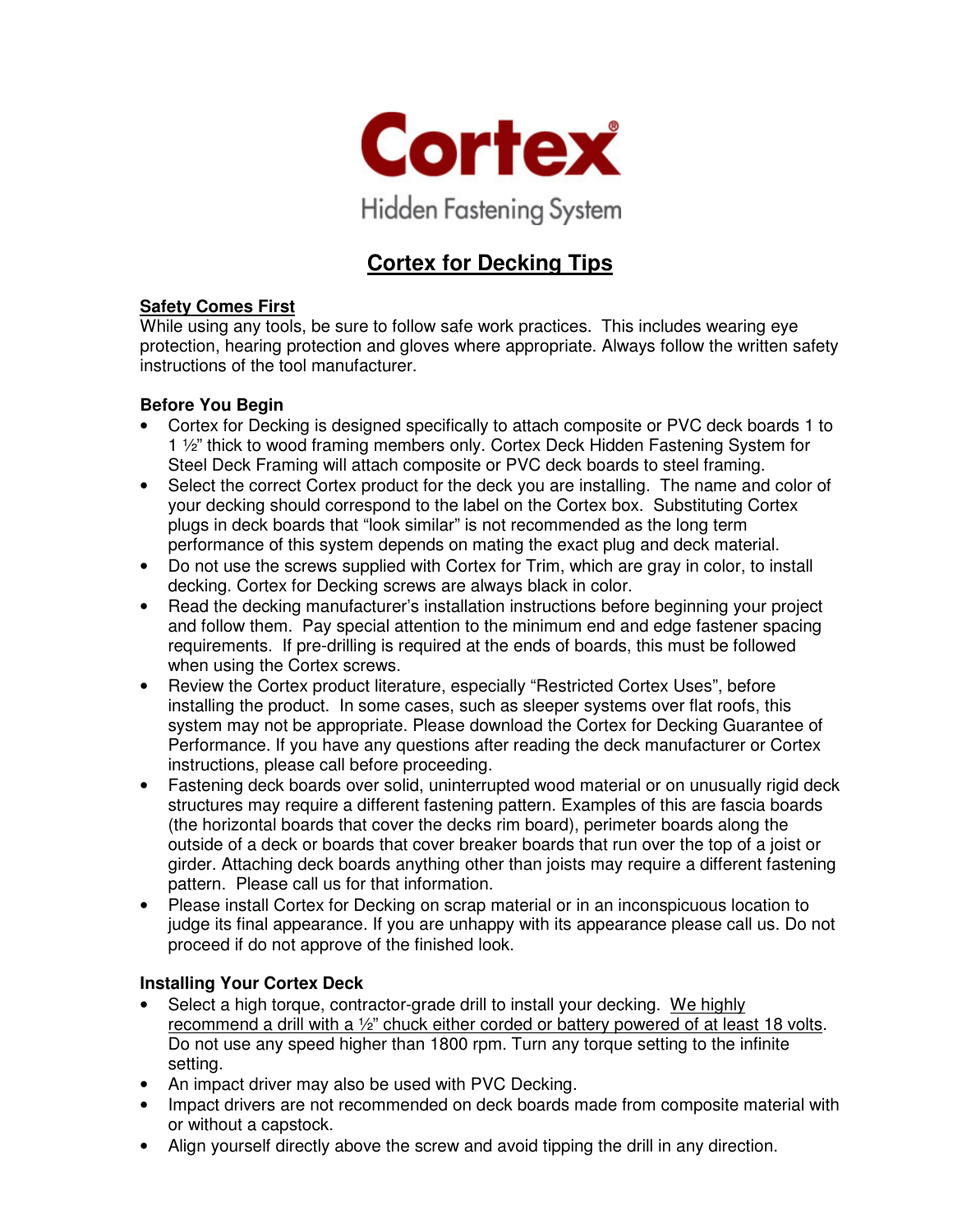- With the drill set to high speed, install the Cortex screw into the deck, allowing the screw to rotate freely on the deck surface for a few seconds before threading into the deck. Drive each screw in one continuous motion. Do not slow or stop until the setting tool has disengaged automatically from the screw.
- Install two screws per joist, making sure they are perpendicular to deck boards. If necessary sister a block of wood to the joist so the screw can be driven perpendicular.
- Place the Cortex plug into the cored-out hole and gently tap until it is flush with the deck surface.
- Periodically change a worn driver bit for a fresh bit at least every 125 screws.
- Pre drilling is required when installing screws near the ends of the board. Using a 5/32" or 3/16" bit, pre drill only the deck material (not the framing) prior to installing the screw.
- Pre drilling is usually necessary when installing decking over existing (old) framing, for boards measuring over 1 ¼" in thickness, or in cold weather installations (below 40 degrees). Use a 1/8" or 9/64" drill bit to drill through the deck board and into the joist the full length of the bit.
- If damage occurs to the screw while being driven, do not continue to drive the screw in. Back it out and install a new screw.
- If you experience a consistent problem installing the screws after applying the above recommendations, please contact FastenMaster before continuing your project. In most cases we can determine the cause and solve the issue over the phone.

### **Special Instructions for Trex Transcend Installation**

- For best results use a drill with a  $\frac{1}{2}$ " chuck either corded or battery powered of at least 18 volts. Use the drill on high speed.
- If difficultly is experienced installing the screw predrill through the deck board with a 5/32" drill bit. Do not predrill into the joist.

### **Special Instructions for TimberTech Earthwood Evolutions Installation**

- For best results use a drill with a  $\frac{1}{2}$  chuck either corded or battery powered of at least 18 volts. Use the drill on high speed.
- Predrill through the deck board with a 5/32" drill bit. Do not predrill into the joist.

### **Removing a Plug and Screw**

- Using a trim screw (#7 or smaller), center the point in the plug you are looking to remove. Slowly install the screw until the point passes through the plug and "bottoms out" on the screw head below. Remove the plug using the screw as a handle.
- With a standard #1 square drive bit (not the setting tool), carefully engage the recess of the embedded Cortex screw. On slow speed, centering your weight over the drill, reverse the screw out of the deck.

## **Removing a Damaged Screw**

- If the head is above the deck surface, use one of the following methods:
	- $\circ$  Remove the driver bit from your drill and open the chuck wide enough to capture the head of the screw. Tighten the chuck firmly around the head and set the drill in reverse and on low speed. Slowly draw the fastener out of the deck.
	- $\circ$  If you prefer to use Vise-Grips, grasp the screw head but be sure to protect the deck surface from tool marks by providing enough clearance between the tool and the deck's surface.
- If the head is at or slightly below the deck surface, use these methods in order:
	- $\circ$  Use an impact driver with a new standard #1 square drive. Set the tool on reverse, align your weight over top of the drill and slowly remove the screw.